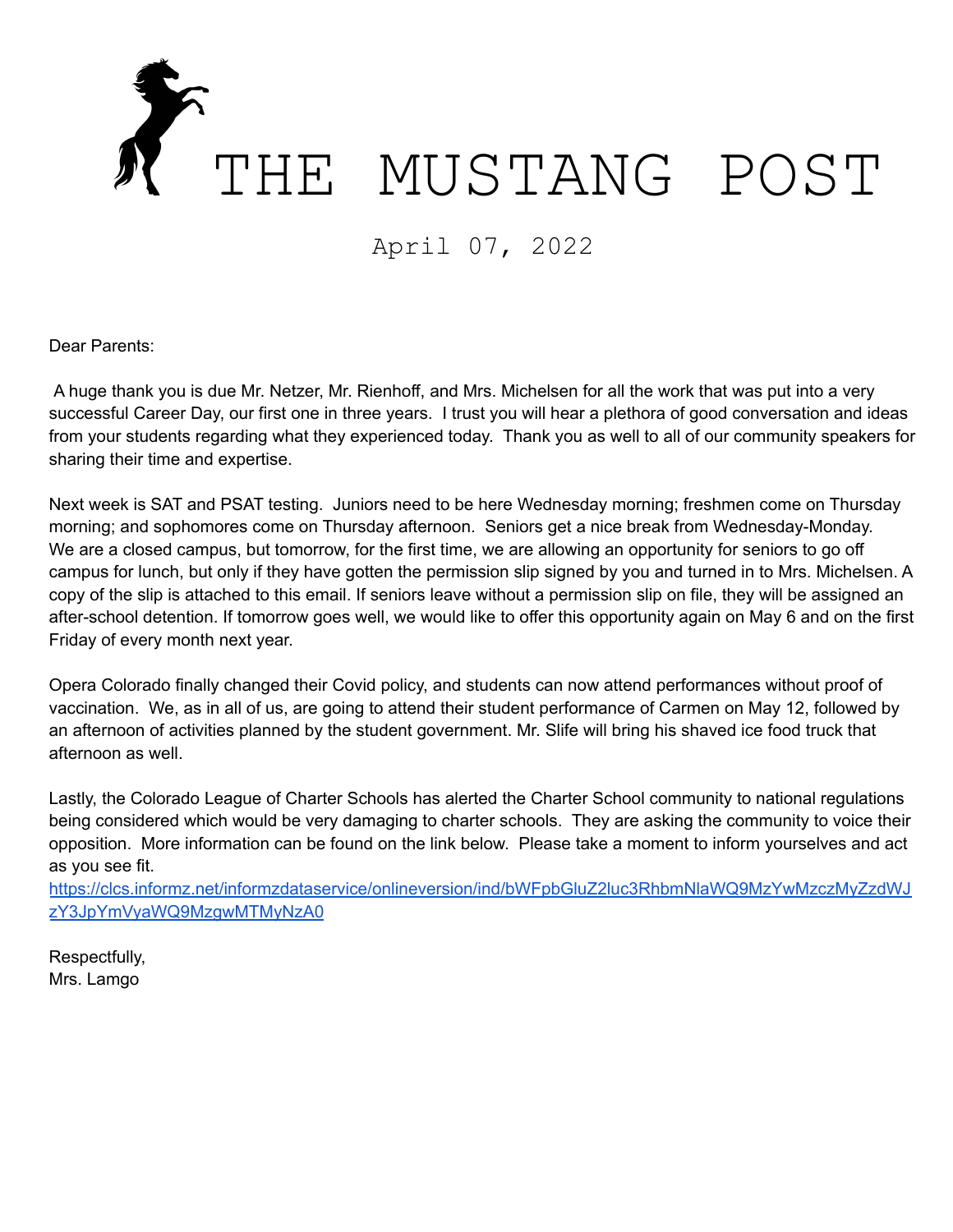## **Calendar of Events:**

- **April 13** SAT Test Juniors only (no school for freshmen or sophomores)
- **April 14** PSAT 9 Freshmen only attend from 8-11:30, PSAT 10 Sophomores only attend from Noon-3:30
- **April 15-18** No school
- **April 21** K-12 Art Show, Board Member/Community Fellowship, food trucks, 4-6 p.m. at the K-8 campus.
- **April 22** Juniors Science CMAS test, Mustang Choral performing at Regis College Spring Concert, 7pm
- **April 23** Prom 8-11 p.m. All high school students are invited. After-prom for Juniors & Seniors Only
- **April 25-30** Washington D.C. Trip
- **April 28-May 3** National Parks Trip
- **May 2-10** Senior Capstones; schedule attached.
- **May 5** Combined Choir and Orchestra Concert at Southwest Community Church, 6:30p
- **May 11 & 12** Senior Finals
- **May 12** All High School Social: Opera and Social Activities
- **May 19** Senior Day: Breakfast, Campus Walk, Rehearsal
- **May 20** Graduation 7p
- **May 23** 8th grade Continuation: Juniors (Class of 2023 Seniors) will walk to the K-8 and escort the 8th graders up to the high school. They will have lunch, provided by us, and then may be picked up. More details to follow.
- **May 24-25** Finals- students must only attend for classes in which they have a final.
- **May 26** Finals Make-Ups Only; semester ends at 11:30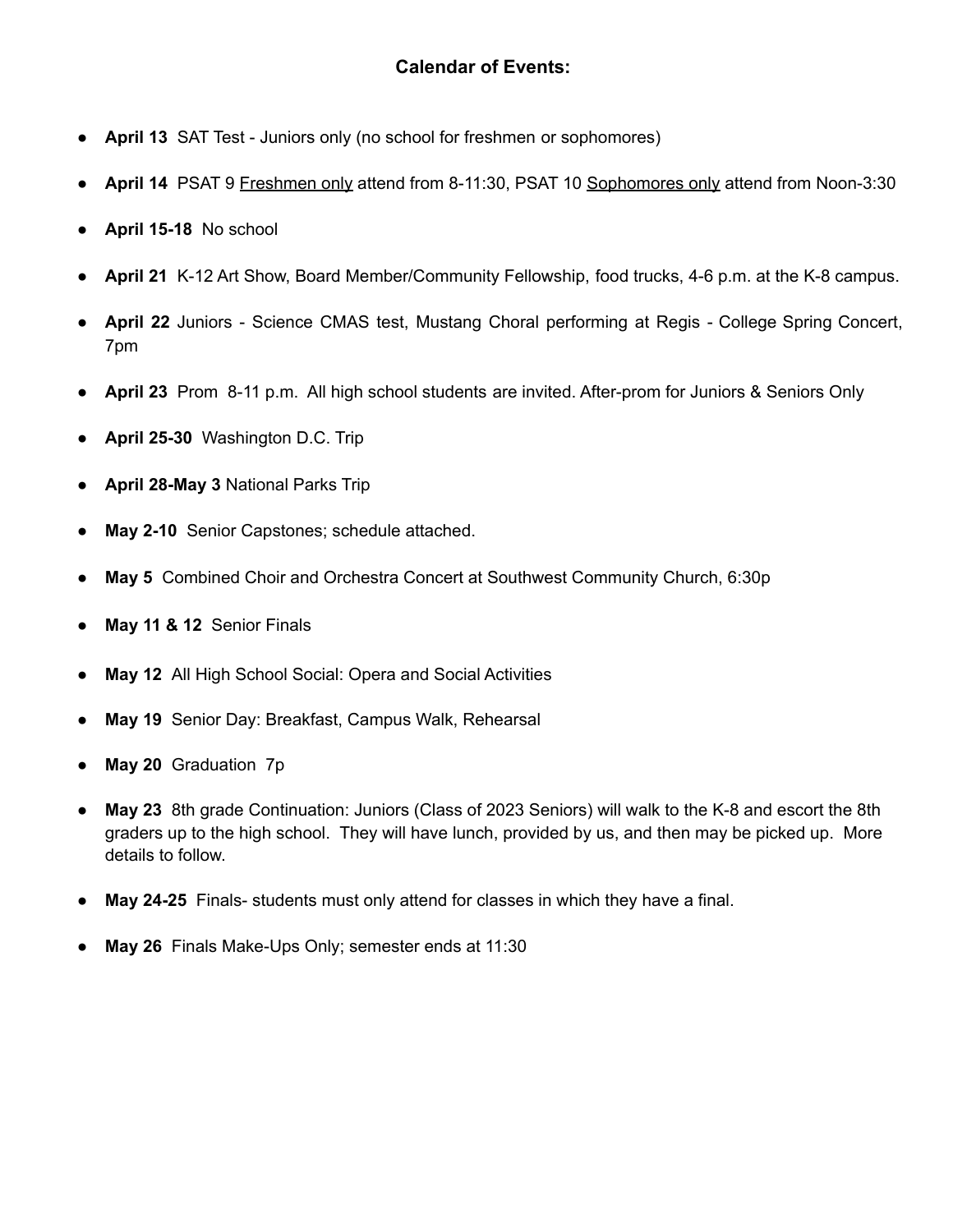

## **SENIOR OFF-CAMPUS LUNCH DAYS April 8 and May 6, 2022**

## **PARENT PERMISSION FORM**

STUDENT NAME:

**Students are responsible for their own actions while they are off-campus for lunch ("Off-campus Lunch"). Addenbrooke Classical Academy provides no supervision of off-campus lunch activities and assumes no liability for any action, activity, behavior, accident or injury that occurs while students are on off-campus lunch. In order to obtain and retain off-campus lunch privileges, each student must:**

**Leave campus for off-campus lunch only on days/times designated by Addenbrooke administration Have a signed permission form on file**

**Sign out when leaving campus for off-campus lunch and sign in upon return**

**Be on time to the class following the off-campus lunch period. Tardies to that class may result in the loss of the off-campus lunch privileges.**

**Return to school for the remainder of the school day. Note: If a student does not return after off-campus lunch, a parent/guardian must call the high school to report the absence at 303-989-1336. Failure to notify the school may result in the school contacting the parent, or potentially notifying law enforcement until the whereabouts of the student are known. All absences are chargeable as excused or unexcused absences in accordance with the attendance policy.**

**NOT transport any student who does not have off-campus lunch privileges**

**Represent Addenbrooke High School well with appropriate behavior in the community during off-campus lunch**

**The school retains the ability to revoke off-campus lunch privileges at any time for any reason it deems sufficient. Failure to abide by any of the above requirements will result, without limitation, in the loss of off-campus lunch privileges. The duration of a revocation will be determined solely by Addenbrooke administration.**

**PARENT: I, as the parent or legal guardian of \_\_\_\_\_\_\_\_\_\_\_\_\_\_\_\_\_\_\_\_\_\_\_\_\_\_\_\_\_\_\_\_\_\_\_\_ ("Child") hereby acknowledge that Off-campus Lunch is a privilege and benefit to my child, and my permission and release of claims herein is in consideration of that benefit, and I do hereby give my permission for my child to leave the campus of Addenbrooke Classical High School during his/her scheduled off-campus lunch period. By granting this permission, I understand that my child may walk or drive, transport other students, and/or be transported by other students off-campus during his/her scheduled off-campus lunch period. In case of an emergency during lunch, the child must contact the parent or other emergency contact and the parent/emergency contact must call the school office immediately. I understand there is no school supervision or school responsibility for my child during off-campus lunch, and by signing below I acknowledge that I understand all of the potential risks associated with my child participating in off-campus lunch and I accept that responsibility. I, individually, and in my capacity as parent or guardian of the child, release Addenbrooke Classical Academy and all of its directors, agents, officers, employees, and volunteers (collectively, "Released Parties") from all demands, damages, claims, or liability, in law or in equity that arise related to off-campus lunch, and waiver any right thereto.. I understand that permission to leave campus at lunch may be revoked by Addenbrooke High School at any time for any reason, which may include violation of the above listed requirements. I have read and understand the entirety of this Off-campus Lunch Parent Permission Form.**

**Parent/Guardian Signature:**  $\blacksquare$ 

**STUDENT: I have read and understand the Off-campus Lunch requirements outlined above and agree to follow the requirements stated herein. I am aware of the potential consequences should I violate any of those requirements.**

**Student Signature:**<br> **Student Signature:**